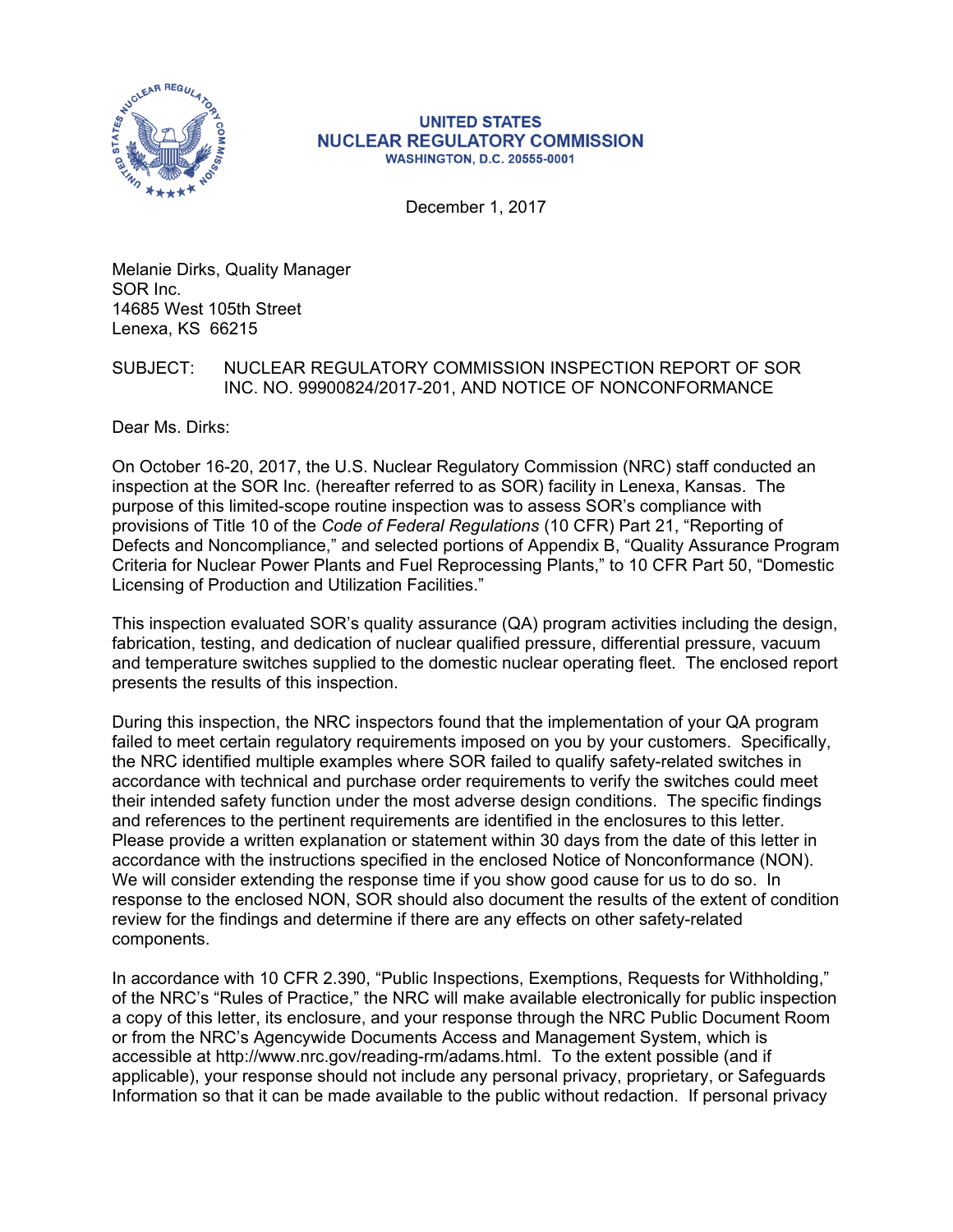or proprietary information is necessary to provide an acceptable response, please provide a bracketed copy of your response that identifies the information that should be protected and a redacted copy of your response that deletes such information. If you request that such material be withheld from public disclosure, you must specifically identify the portions of your response that you seek to have withheld and provide in detail the bases for your claim (e.g., explain why the disclosure of information would create an unwarranted invasion of personal privacy or provide the information required by 10 CFR 2.390(b) to support a request for withholding confidential commercial or financial information). If Safeguards Information is necessary to provide an acceptable response, please provide the level of protection described in 10 CFR 73.21, "Protection of Safeguards Information: Performance Requirements."

Sincerely,

# */RA/*

Terry W. Jackson, Chief Quality Assurance Vendor Inspection Branch-1 Division of Construction Inspection and Operational Programs Office of New Reactors

Docket No.: 99900824

Enclosures:

- 1. Notice of Nonconformance
- 2. Inspection Report No. 99900824/2017-201 and Attachment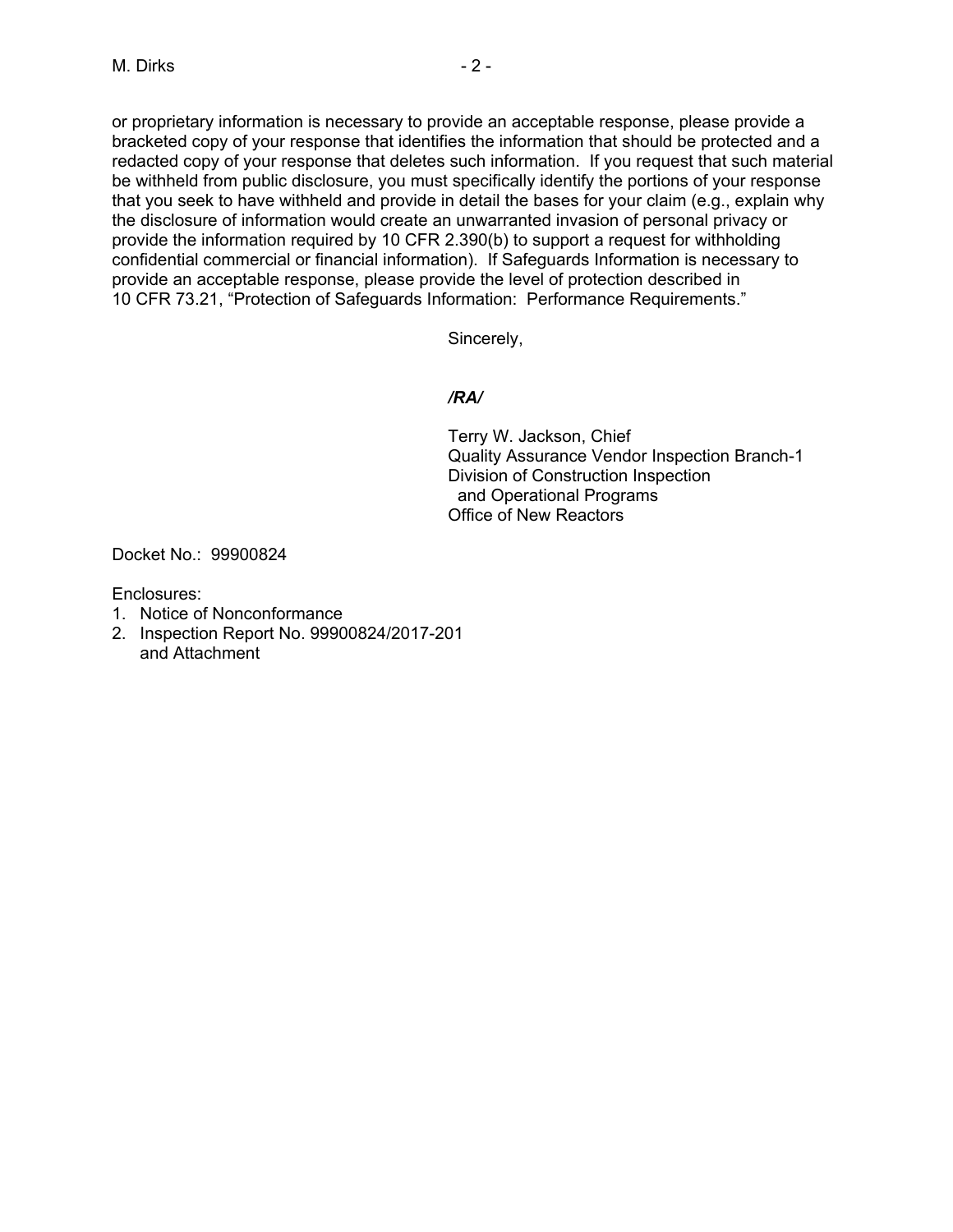## SUBJECT: NUCLEAR REGULATORY COMMISSION INSPECTION REPORT OF SOR INC. NO. 99900824/2017-201, AND NOTICE OF NONCONFORMANCE

Dated: December 1, 2017

DISTRIBUTION: **ASakadales** JBurke KKavanagh ConE Resource NRO\_DCIP Distribution MDirks@sorinc.com

| <b>ADAMS Accession No.: ML17324B317</b> |            |          | *via e-mail   | NRO-002  |  |
|-----------------------------------------|------------|----------|---------------|----------|--|
| I OFFICE                                | NRO/DCIP   | NRO/DCIP | NRO/DCIP      | NRO/DCIP |  |
| <b>NAME</b>                             | AArmstrong | NSavwoir | <b>SSmith</b> | TJackson |  |
| <b>DATE</b>                             | 11/30/17   | 11/30/17 | 11/30/17      | 12/01/17 |  |
| <b>OFFICIAL RECORD COPY</b>             |            |          |               |          |  |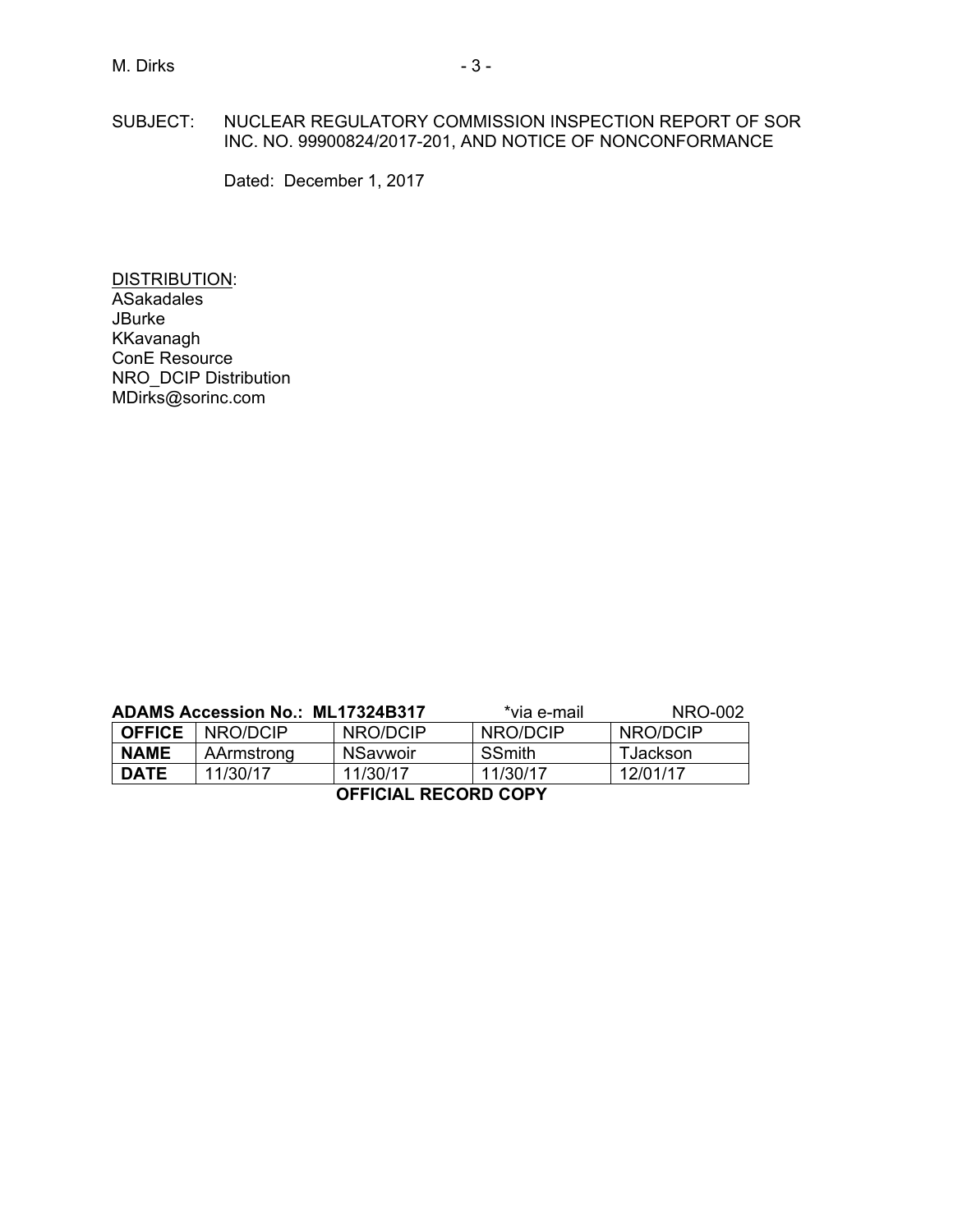# **NOTICE OF NONCONFORMANCE**

SOR Inc. Corporation **Docket No. 99900824** 14685 West 105th Street **Report No. 2017-201** Lenexa, KS 66215

Based on the results of a U.S. Nuclear Regulatory Commission (NRC) inspection conducted at the SOR Inc. facility in Lenexa, KS, on October 16-20, 2017, certain activities were not conducted in accordance with NRC requirements which were contractually imposed on SOR by NRC licensees.

A. Criterion III, "Design Control," of Appendix B, "Quality Assurance Criteria for Nuclear Power Plants and Fuel Reprocessing Plants," to Title 10 of the *Code of Federal Regulations* (10 CFR) Part 50, "Domestic Licensing of Production and Utilization Facilities," states in part that, "Where a test program is used to verify the adequacy of a specific design feature in lieu of other verifying or checking processes, it shall include suitable qualifications testing of a prototype unit under the most adverse design conditions." SOR's Quality Assurance Manual 8303-100, Section 3, "Design Control," states, in part, "that the engineering department is responsible for adherence to applicable industry codes, standards, and regulations as well as product reliability, safety, and suitability for applications." IEEE 323-1983, Section 6.2.2, "Qualified Life Objective," states, in part, "A qualified life objective shall be determined consistent with the specification requirements, the anticipated capabilities of the equipment, and any limitations imposed by the specified aging program." Section 6.5.4, "Determination of Qualifications," states in part, "The equipment shall be considered qualified through demonstration that its performance meets or exceeds that required under the specific service conditions during its qualified life." Section 8.3. "Type Test Data," 7e, states in part, "the report of test results shall include summary of test data, accuracy, and anomalies." Section 8 states, in part, the qualification documentation shall provide documented evidence of analytical methods, computer program, or mathematical models used for the verification methods.

Contrary to the above, on October 20, 2017, SOR Test Report 9058-102, Revision 2, dated 1992, failed to include suitable qualification testing of prototype units under the most adverse design conditions to verify the adequacy of the design of safety-related switches as described by the examples below.

- 1. SOR failed to analyze how the current-carrying switch terminal and current-carrying conductor temperature rise would impact the qualified life of safety-related switches. Additionally, they failed to provide an adequate technical justification for activation energies used in the aging effects calculations.
- 2. SOR failed to demonstrate that safety-related temperature, pressure, and vacuum switches could perform their safety function at the bounding conditions of the adjustable ranges for pressure and temperature.
- 3. SOR failed to document how test anomalies affected the qualification of switches; particularly anomalies associated with hydrostatic pressure tests, repeatability tests, and pre-seismic test deviations. Specifically, SOR failed to evaluate anomalies with qualified switches against acceptance criteria to determine if the anomalies could invalidate the qualification.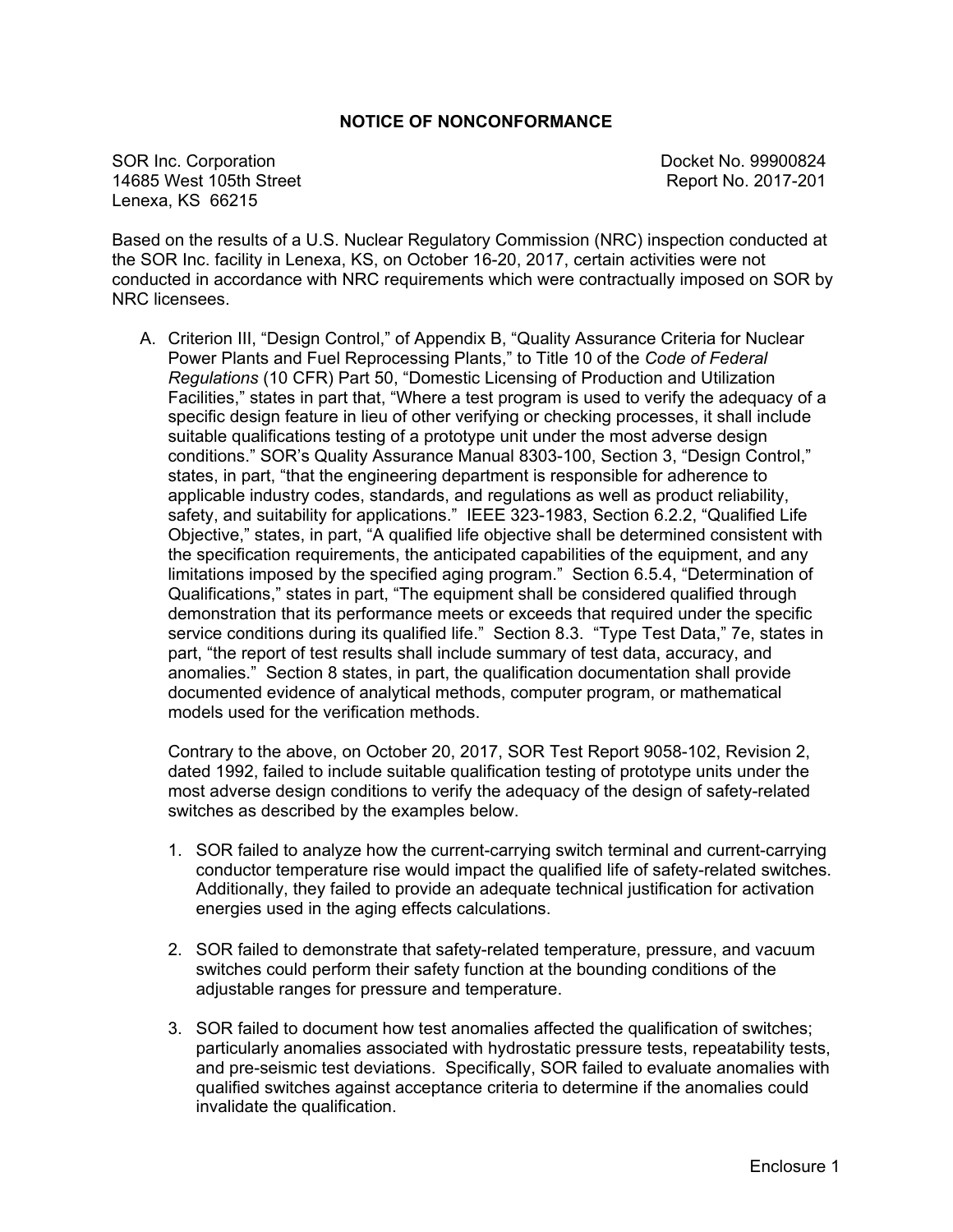These issues have been identified as Nonconformance 99900824/2017-201-01.

B. Criterion IV, "Procurement Document Control," of Appendix B, 10 CFR Part 50, states, in part, that, measures shall be established to assure that applicable requirements which are necessary to assure adequate quality are suitably included or referenced in the documents for procurement." SOR Procedure 8520-059, "Procedure for Processing Nuclear Orders," Revision 17, Step 6.14 states, in part, "that authorized quality assurance personnel review all documentation to ensure that it is complete and approves the certificate of conformance and inspection."

Contrary to the above, SOR supplied a pressure switch to Exelon (LaSalle) with a certificate of conformance which stated the switch was environmentally and seismically qualified in accordance with Qualification Report 9058-112, Revision 3. However, the qualification report provided conflicting information, including statements that the switch configuration ordered by LaSalle did not meet qualification requirements.

This issue has been identified as Nonconformance 99900824/2017-201-02.

Please provide a written statement or explanation to the U.S. Nuclear Regulatory Commission, ATTN: Document Control Desk, Washington, DC 20555-0001, with a copy to the Chief, Quality Assurance Vendor Inspection Branch-1, Division of Construction Inspection and Operational Programs, Office of New Reactors, within 30 days of the date of the letter transmitting this Notice of Nonconformance. This reply should be clearly marked as a "Reply to a Notice of Nonconformance" and should include for each noncompliance: (1) the reason for the noncompliance or, if contested, the basis for disputing the noncompliance; (2) the corrective steps that have been taken and the results achieved; (3) the corrective steps that will be taken to avoid further noncompliance; and (4) the date when the corrective action will be completed. Where good cause is shown, the NRC will consider extending the response time.

Because your response will be made available electronically for public inspection in the NRC Public Document Room or from the NRC's Agencywide Documents Access and Management System, which is accessible from the NRC Web site at http://www.nrc.gov/readingrm/adams.html, to the extent possible, it should not include any personal privacy, proprietary, or Safeguards Information (SGI) so that the NRC can make it available to the public without redaction. If personal privacy or proprietary information is necessary to provide an acceptable response, then please provide a bracketed copy of your response that identifies the information that should be protected and a redacted copy of your response that deletes such information.

If you request that such material be withheld, you must specifically identify the portions of your response that you seek to have withheld and provide in detail the bases for your claim of withholding (e.g., explain why the disclosure of information would create an unwarranted invasion of personal privacy or provide the information required by 10 CFR 2.390(b) to support a request for withholding confidential commercial or financial information). If Safeguards SGI is necessary to provide an acceptable response, please provide the level of protection described in 10 CFR 73.21, "Protection of Safeguards Information: Performance Requirements."

Dated this the 1<sup>st</sup> day of December 2017.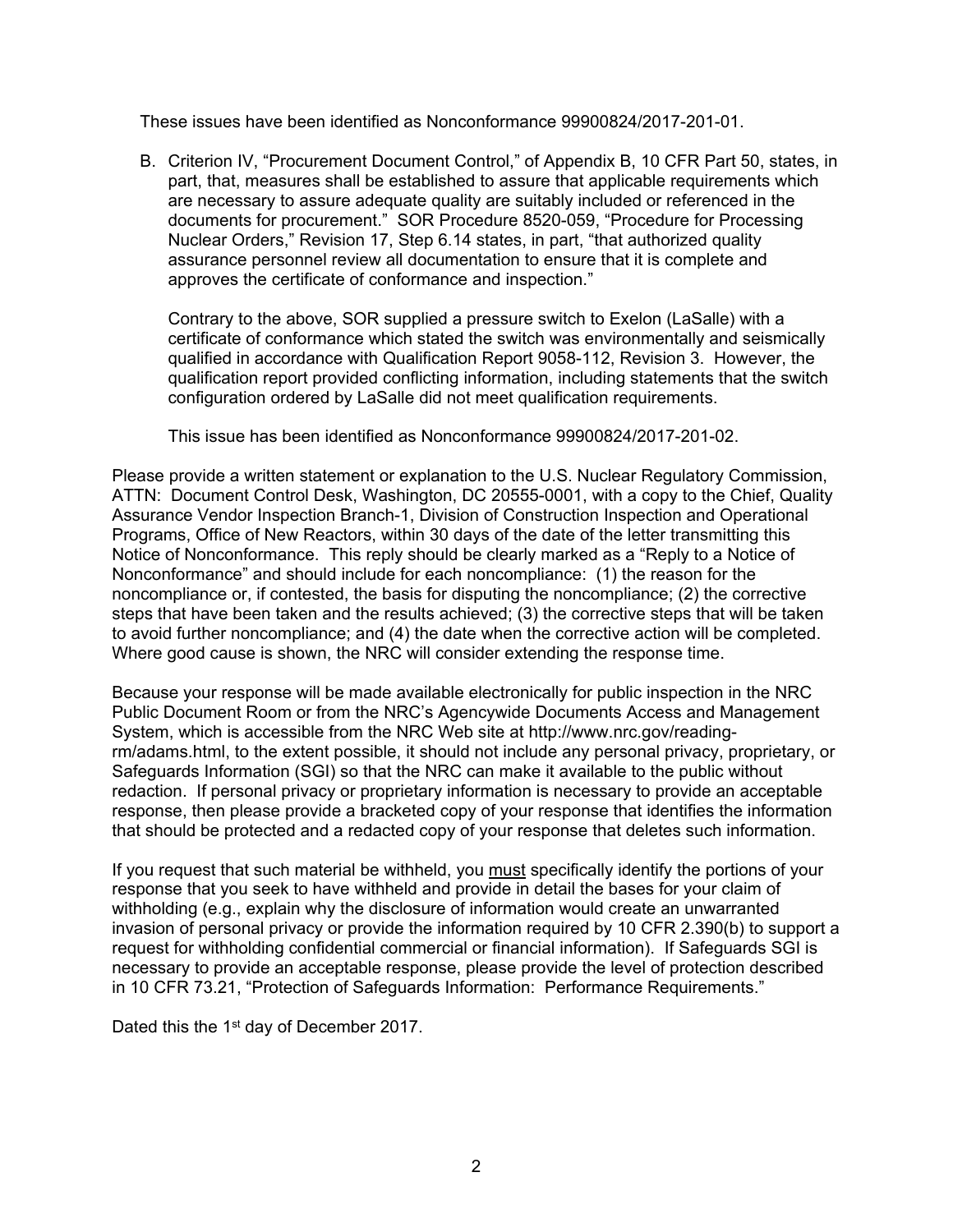## **U.S. NUCLEAR REGULATORY COMMISSION OFFICE OF NEW REACTORS DIVISION OF CONSTRUCTION INSPECTION AND OPERATIONAL PROGRAMS VENDOR INSPECTION REPORT**

| Docket No.:                       | 99900824                                                                                                                                                                                                                                                          |                                                                                                          |  |
|-----------------------------------|-------------------------------------------------------------------------------------------------------------------------------------------------------------------------------------------------------------------------------------------------------------------|----------------------------------------------------------------------------------------------------------|--|
| Report No.:                       | 99900824/2017-201                                                                                                                                                                                                                                                 |                                                                                                          |  |
| Vendor:                           | SOR Inc.<br>14685 West 105th Street<br>Lenexa, KS, 66215                                                                                                                                                                                                          |                                                                                                          |  |
| <b>Vendor Contact:</b>            | <b>Melanie Dirks, Quality Manager</b><br>MDirks@sorinc.com                                                                                                                                                                                                        |                                                                                                          |  |
| <b>Nuclear Industry Activity:</b> | This technically-focused inspection evaluated SOR's design,<br>fabrication, testing, and dedication of nuclear qualified pressure,<br>differential pressure, vacuum and temperature switches which are<br>being supplied to the domestic nuclear operating fleet. |                                                                                                          |  |
| <b>Inspection Dates:</b>          | October 16-20, 2017                                                                                                                                                                                                                                               |                                                                                                          |  |
| <b>Inspection Team Leader:</b>    | Aaron Armstrong                                                                                                                                                                                                                                                   | NRO/DCIP/QVIB-1, Team Leader                                                                             |  |
| Inspectors:                       | <b>Stacy Smith</b><br>Nicholas Savwoir<br>Khalid Al Naqbi                                                                                                                                                                                                         | NRO/DCIP/QVIB-1<br>NRO/DCIP/QVIB-1<br><b>Federal Authority for Nuclear Regulation</b><br>(FANR) observer |  |
| Approved by:                      | Terry W. Jackson, Chief<br>Quality Assurance Vendor Inspection Branch-1<br>Division of Construction Inspection<br>and Operational Programs<br><b>Office of New Reactors</b>                                                                                       |                                                                                                          |  |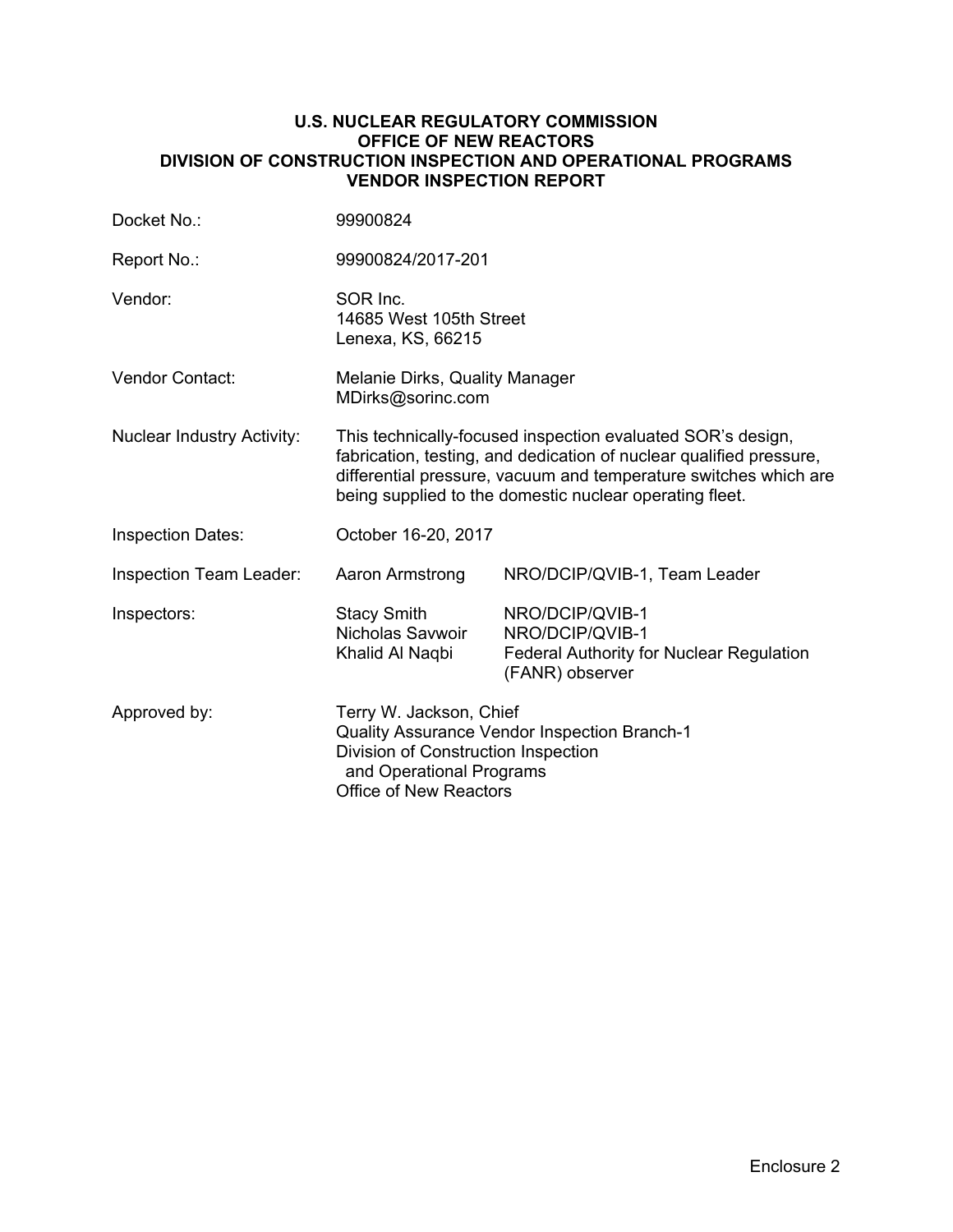# **EXECUTIVE SUMMARY**

## SOR, Inc. 99900824/2017-201

The U.S. Nuclear Regulatory Commission (NRC) staff conducted this vendor inspection to verify that SOR Inc. (hereafter referred to as SOR) implemented an adequate quality assurance (QA) program that complies with the requirements of Appendix B, "Quality Assurance Criteria for Nuclear Power Plants and Fuel Reprocessing Plants," to Title 10 of the *Code of Federal Regulations* (10 CFR) Part 50, "Domestic Licensing of Production and Utilization Facilities." In addition, the NRC inspection team also verified that SOR implemented a program under 10 CFR Part 21, "Reporting of Defects and Noncompliance," that met the NRC's regulatory requirements.

The NRC inspection team conducted the inspection from October 16-20, 2017. This was the second inspection of the Lenexa, KS facility.

This technically-focused inspection evaluated SOR's design, fabrication, testing, and dedication of nuclear qualified pressure, differential pressure, vacuum and temperature switches supplied to the domestic nuclear operating fleet. Additionally, this inspection evaluated the implementation of select portions of SOR's quality assurance (QA) program activities of Appendix B to 10 CFR Part 50 and 10 CFR Part 21.

The following regulations served as the basis for this NRC inspection:

- Appendix B to 10 CFR Part 50; and,
- 10 CFR Part 21.

Inspection procedure (IPs) used for this inspection include IP 43002, "Routine Inspections of Nuclear Vendors," dated January 27, 2017, IP 43004, "Inspection of Commercial-Grade Dedication Programs," dated January 1, 2017, and IP 36100, "Inspection of 10 CFR Part 21 and Programs for Reporting Defects and Noncompliance," dated February 13, 2012.

The results of this inspection are summarized below.

# Part 21

The NRC inspection team determined that SOR's 10 CFR Part 21 program meets the regulatory requirements of 10 CFR Part 21. Based on the limited sample of documents reviewed, the NRC inspection team also determined that SOR is implementing its policies and procedures associated with the 10 CFR Part 21 program. No findings of significance were identified.

## Design Control and Qualification of Safety-Related Switches

The NRC inspection team concluded that SOR has not fully implemented their procedure for design control in accordance with the regulatory requirements of Criterion III "Design Control," of Appendix B to 10 CFR Part 50. The NRC inspection team issued Nonconformance 999000824/2017-201-01 for SOR's failure to: (1) appropriately consider aging factors that could impact qualified life; (2) demonstrate that switches could perform their safety function at the bounding conditions of their adjustable range; and, (3) evaluate anomalies that occurred during qualification testing to determine if the anomalies could invalidate the qualification.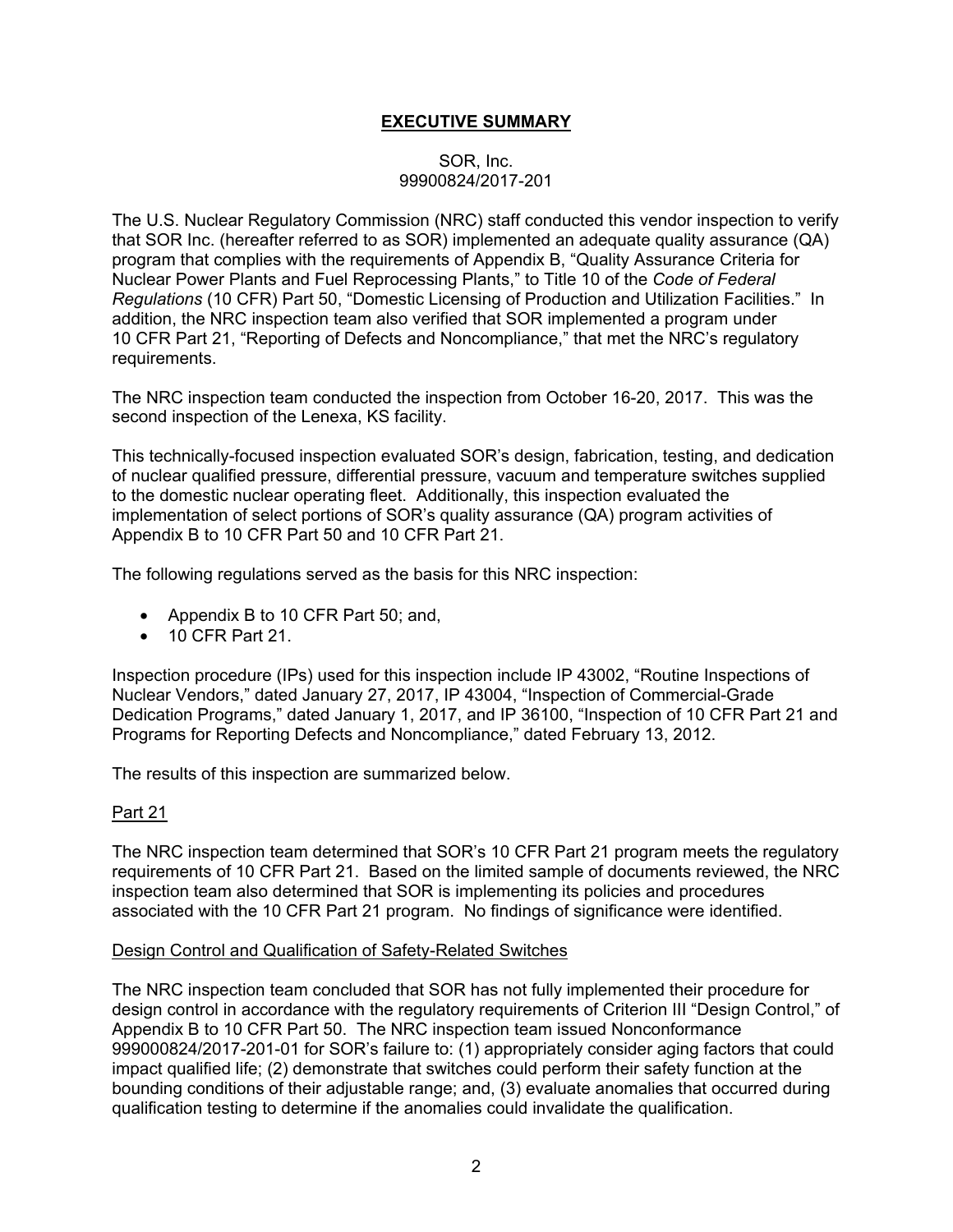# Design Control and Dedication of Safety-Related Switches

The NRC inspection team concluded that SOR has not fully implemented their procedure for processing nuclear orders in accordance with the regulatory requirements of Criterion IV "Procurement Document Control," of Appendix B to 10 CFR Part 50. The NRC inspection team issued Nonconformance 999000824/2017-201-02 for SOR's failure to assure qualification requirements, which are necessary to verify that a safety-related switch could meet its intended safety function under the most adverse design conditions, were suitably included or referenced in procurement documents.

#### Oversight of Contracted Activities and Internal Audits

The NRC inspection team concluded that SOR is implementing its oversight of contracted activities in accordance with the regulatory requirements of Criterion VII, "Control of Purchased Material, Equipment, and Services," and Criterion XVIII, "Audits," of Appendix B to 10 CFR Part 50. Based on the limited sample of documents reviewed and interviews conducted, the NRC inspection team also determined that SOR is adequately implementing its policies and procedures associated with its oversight of contracted activities. No findings of significance were identified.

#### Control of Measuring and Test Equipment (M&TE)

The NRC inspection team concluded that SOR has established control of M&TE in accordance with the regulatory requirements of Criterion XII, "Control of Measuring and Test Equipment," of Appendix B to 10 CFR Part 50. Based on the limited sample of documents reviewed and interviews conducted, the NRC inspection team also determined that SOR is adequately implementing its policies and procedures associated with its control of M&TE. No findings of significance were identified.

# Nonconforming Materials, Parts, or Components and Corrective Action

The NRC inspection team determined that SOR's Nonconformance and Corrective Action programs met the regulatory requirements of Criterion XV, "Nonconforming Materials, Parts, or Components," and Criterion XVI, "Corrective Action," of Appendix B to 10 CFR Part 50. Based on the limited sample of documents reviewed, the NRC inspection team also determined that SOR is implementing its policies and procedures associated with the Nonconformance and Corrective Action programs. No findings of significance were identified.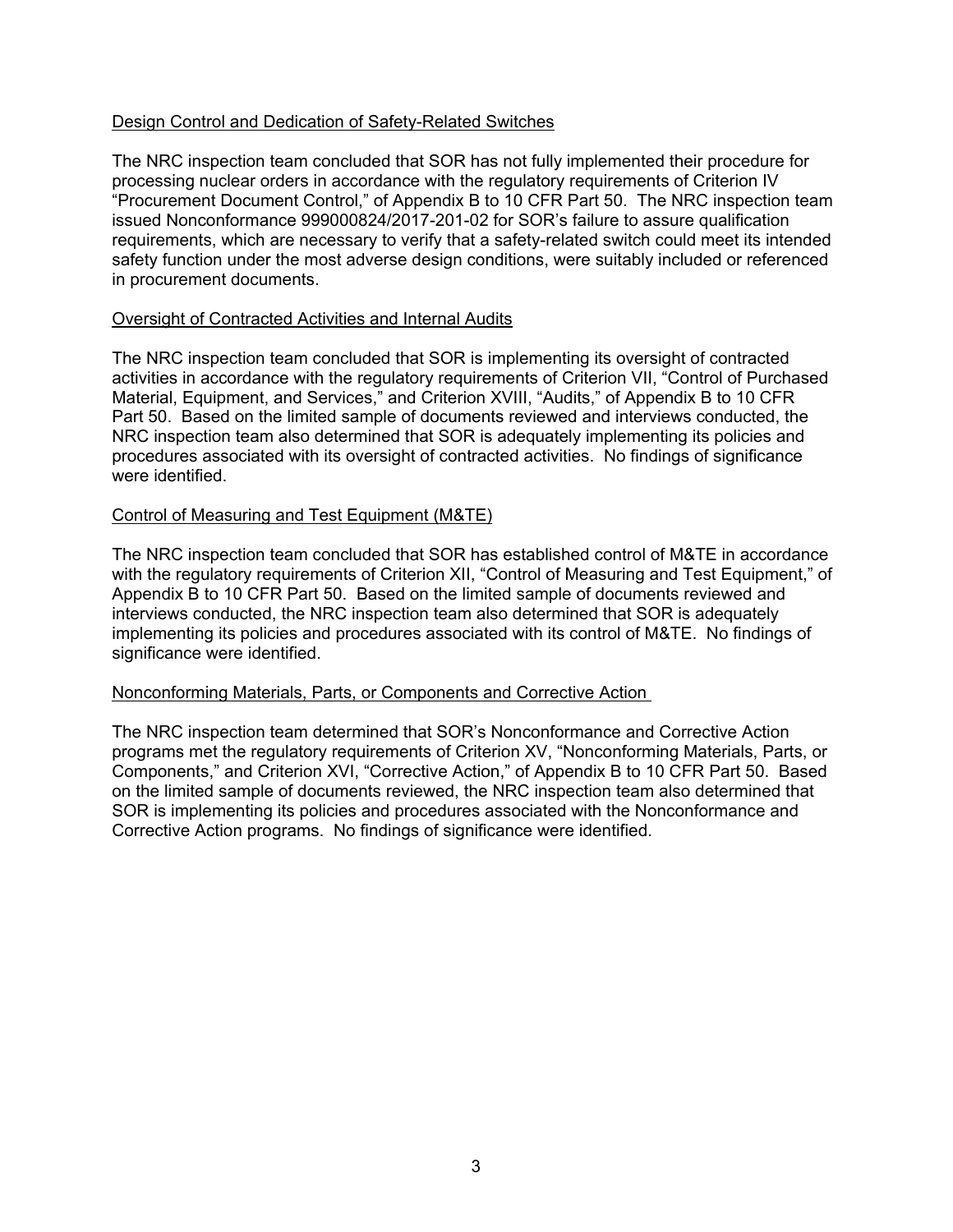# **REPORT DETAILS**

## 1. 10 CFR Part 21 Program

## a. Inspection Scope

The NRC inspection team reviewed SOR Inc.'s (hereafter referred to as SOR's) policies and implementing procedures that govern SOR's 10 CFR Part 21, "Reporting of Defects and Noncompliance," program to verify compliance with regulatory requirements. In addition, the NRC inspection team evaluated a sample of SOR's purchase orders (POs) for compliance with the requirements of 10 CFR 21.21, "Notification of Failure to Comply or Existence of a Defect and its Evaluation," and 10 CFR 21.31, "Procurement Documents." The NRC inspection team also verified that SOR's nonconformance and corrective action procedures provide a link to the 10 CFR Part 21 program.

The NRC inspection team also discussed the 10 CFR Part 21 program with SOR's management and technical staff.

The documents reviewed by the inspectors are included in the attachment to this inspection report.

#### b. Observations and Findings

No findings of significance were identified.

c. Conclusion

The NRC inspection team concluded that SOR has established its 10 CFR Part 21 program in accordance with the regulatory requirements of 10 CFR Part 21. Based on the limited sample of documents reviewed, the NRC inspection team also determined that SOR is implementing its policies and procedures associated with the 10 CFR Part 21 program. No findings of significance were identified.

#### 2. Design Control and Qualification of Safety-Related Switches

a. Inspection Scope

The NRC inspection team reviewed SOR's policies and implementing procedures that govern the design control and qualifications for SOR's pressure, temperature and vacuum switches to verify their compliance with the regulatory requirements of Criterion III, "Design Control," of Appendix B to 10 CFR Part 50. The NRC inspection team reviewed a sample of switch POs, engineering drawings and schematics, administrative procedures, engineering procedures, assembly/test procedures, manufacturing procedures, design verification procedures/reports, and corrective action reports.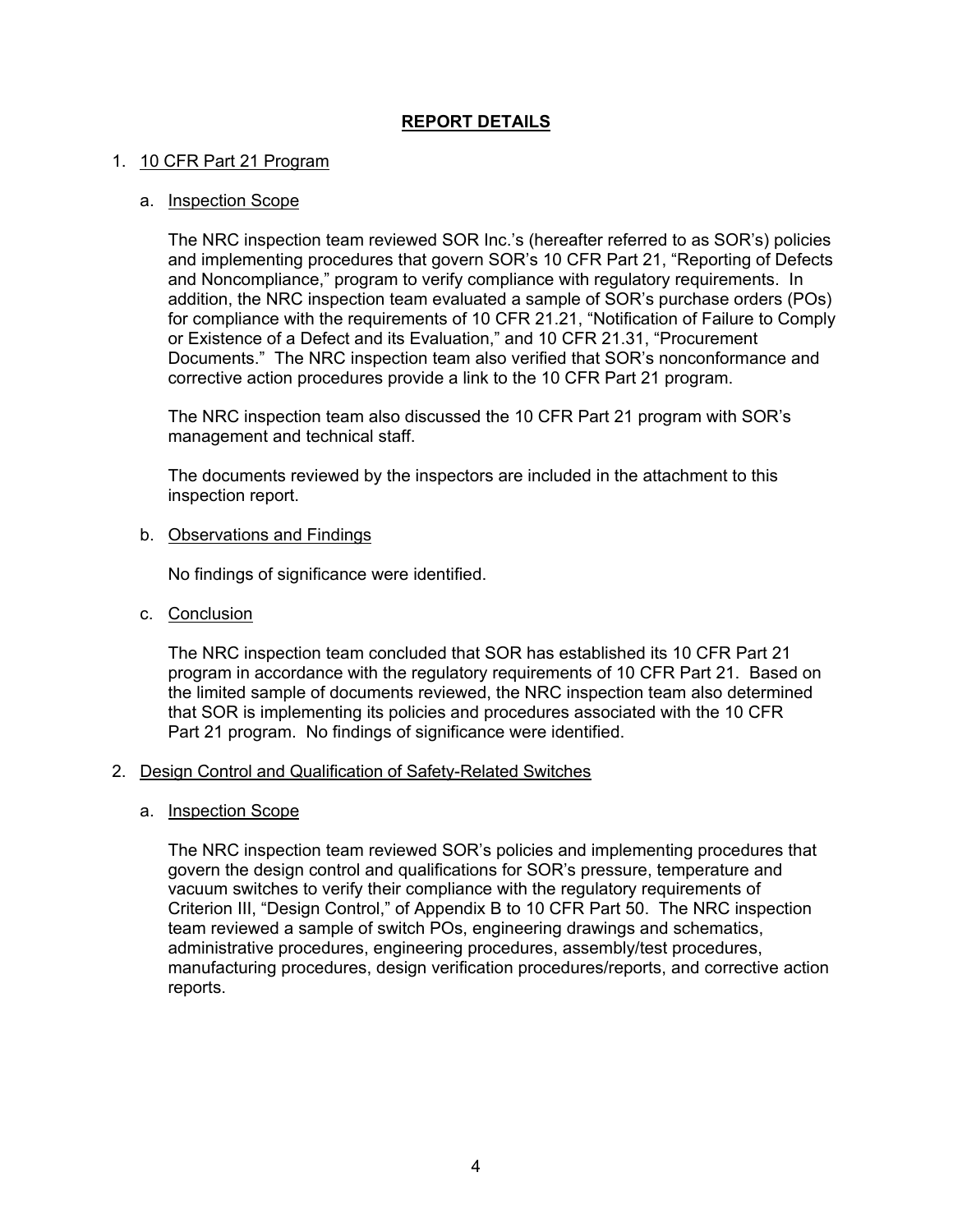The qualification reports for the following safety-related switch POs were reviewed:

- Vacuum Switch 5TA-B45-U8-C1A-JJTTNQ for Entergy Nuclear Vermont Yankee PO #418906, dated June 21, 2004
- Vacuum Switch 54N6-BB118-M4-C1A-JJTTNQ for Exelon- Peach Bottom PO #598160, dated January 8, 2015
- Pressure Switch 9RT-BB5-U1-C2A-JJTTNQ for Xcel PO #530114, dated January 11, 2011

The documents reviewed by the inspectors are included in the attachment to this inspection report.

#### b. Observations and Findings

The NRC inspection team reviewed Test Report 9058-102, Revision 2 and Test Plan 9058-101, Revision 8. These reports qualified SOR temperature, pressure, and vacuum switches for use in Class 1E applications for nuclear power generating stations. Qualification Test Report 9058-102, Revision 2, encompassed 10 different switch models, with a total of 35 different specimens. Product descriptions include, model number, serial number, adjustable range, maximum operating pressure, maximum operating temperature, electrical rating, sensing bulb, and fill media. Switch models are designated by their combination of subcomponents, which included pistons, housings, switch elements, spring, diaphragms, pressure ports, conduit adapters, nameplates, and nuclear designators. SOR's pressure, vacuum, and temperature switch models in the qualification report, consist of the above subcomponents used in various combinations and are listed in the document section of this report.

#### Qualified Life

Test Report 9058-102, Revision 2, described the thermal aging of switches to an equivalent of 20 years, assuming a maximum service temperature of 120°F. Test Plan 9058-101, Revision 8, was used for the qualification and Section 1 of the plan, stated, "SOR pressure, vacuum, and temperature switches meet or exceed the requirements for Class 1E qualification as specified by IEEE Std. 323-1974 and 1983." IEEE 323-1983, Section 6.2.2, "Qualified Life Objective," states, "A qualified life objective shall be determined consistent with the specification requirements, the anticipated capabilities of the equipment, and any limitations imposed by the specified aging program."

The aging temperature and duration that were used to determined qualified life of the switch were calculated using the Arrhenius equation and SOR's selection of activation energy. During thermal aging, the switches were in the de-energized state. SOR determined that having the switch de-energized during aging does not demonstrate the effects of an aged, energized switch. Therefore, SOR demonstrated the effects of aging on an energized switch through a combination of additional testing and comparative data by performing a temperature rise test. The temperature rise test was performed on a vacuum switch (54N6-BB118-M4-C1A-JJTTNQ) which SOR identified as a representative sample of the worst case. During the test, it was determined that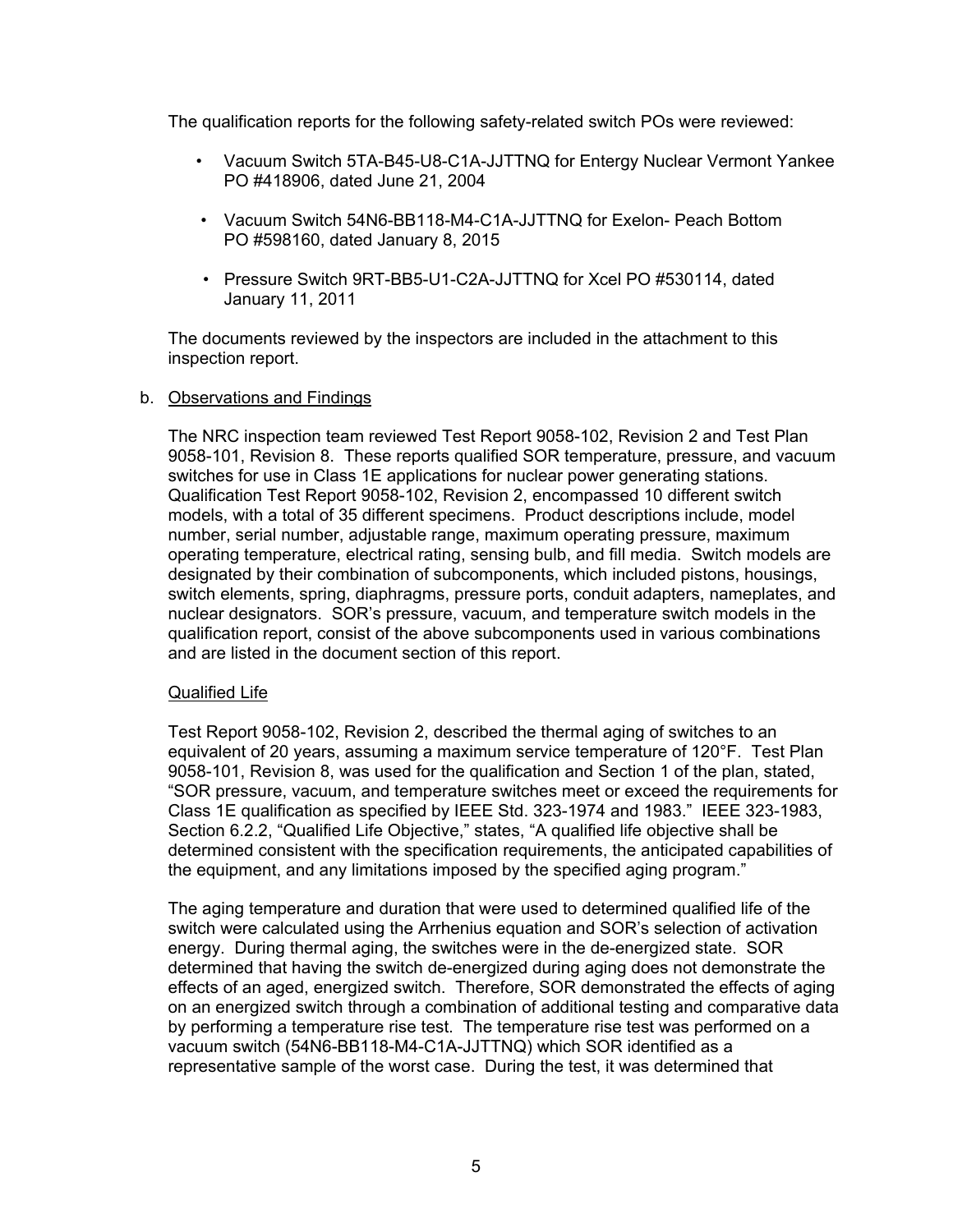temperatures at the current-carrying switch element terminal and conductor wire would receive the highest temperatures. However, SOR failed to address these impacts on the qualified life.

In addition to the above, SOR failed to justify the basis for selection of activation energies. IEEE 323-1983, Section 8, states, in part, qualification documentation shall provide documented evidence of analytical methods, computer program, or mathematical models used for the verification methods. The aging acceleration rate and activation energies used during qualification testing, and the basis upon which the rate and activation energy were established, should be defined, justified, and documented.

Based on the above issues, the inspection team determined that SOR failed to adequately evaluate the impact of switch energization on the qualified life of Class 1E switches and also failed to provide a technical justification for activation energies used in determining the qualified life of the switches. The inspection team determined that SOR's failure to address these impacts on the qualified life is the first example of Nonconformance 999000824/2017-201-01.

#### Adjustable Ranges

The NRC inspection team reviewed SOR's seismic qualification analysis calculations for Test Report 9058-102, Revision 2. Test Plan 9058-101, Revision 8, Section 1, stated, "SOR pressure, vacuum, and temperature switches meet or exceed the requirements for Class 1E qualification as specified by IEEE std. 323-1974 and 1983." IEEE 323-1983, Section 6.5.4, "Determination of Qualifications," stated in part, "The equipment shall be considered qualified through demonstration that its performance meets or exceeds that required under the specific service conditions during its qualified life."

The NRC inspection team identified that safety-related temperature switch models 201TA-W125-U9-C7A-JJTTNQ and 201TA-W134-U9-C7A-JJTTNQ have adjustable ranges below the specified temperatures stated in the test report. The span of temperature between upper and lower limits within which the temperature switch can be adjusted to actuate or de-actuate was not analyzed. The adjustable range is the span of temperature/pressure between the upper and lower limits within which the temperature/pressure switch can be adjusted to actuate/de-actuate. SOR failed to demonstrate through qualification analysis that safety-related temperature, pressure, and vacuum switches could perform their safety function at the bounding conditions (upper and lower limits) of the adjustable range for the pressure and temperature of the switch. The NRC inspection team determined this is the second example of Nonconformance 999000824/2017-201-01.

#### Anomalies

In accordance with IEEE 323-1974 and 1983, SOR developed Test Plan 9058-101, Revision 8. IEEE 323-1983, Section 8.3. "Type Test Data," 7e, states in part, "the report of test results shall include summary of test data, accuracy, and anomalies." The test plan encompassed a test sequence and matrix with functional tests performed throughout the qualification program. The baseline functional test, post-radiation test, post-cycle test, post-seismic test, post-loss-of-coolant accident (LOCA) test, and post-high energy line break (HELB 2) test required a hydrostatic test in which the maximum operating pressure is applied for a period of time and the test specimen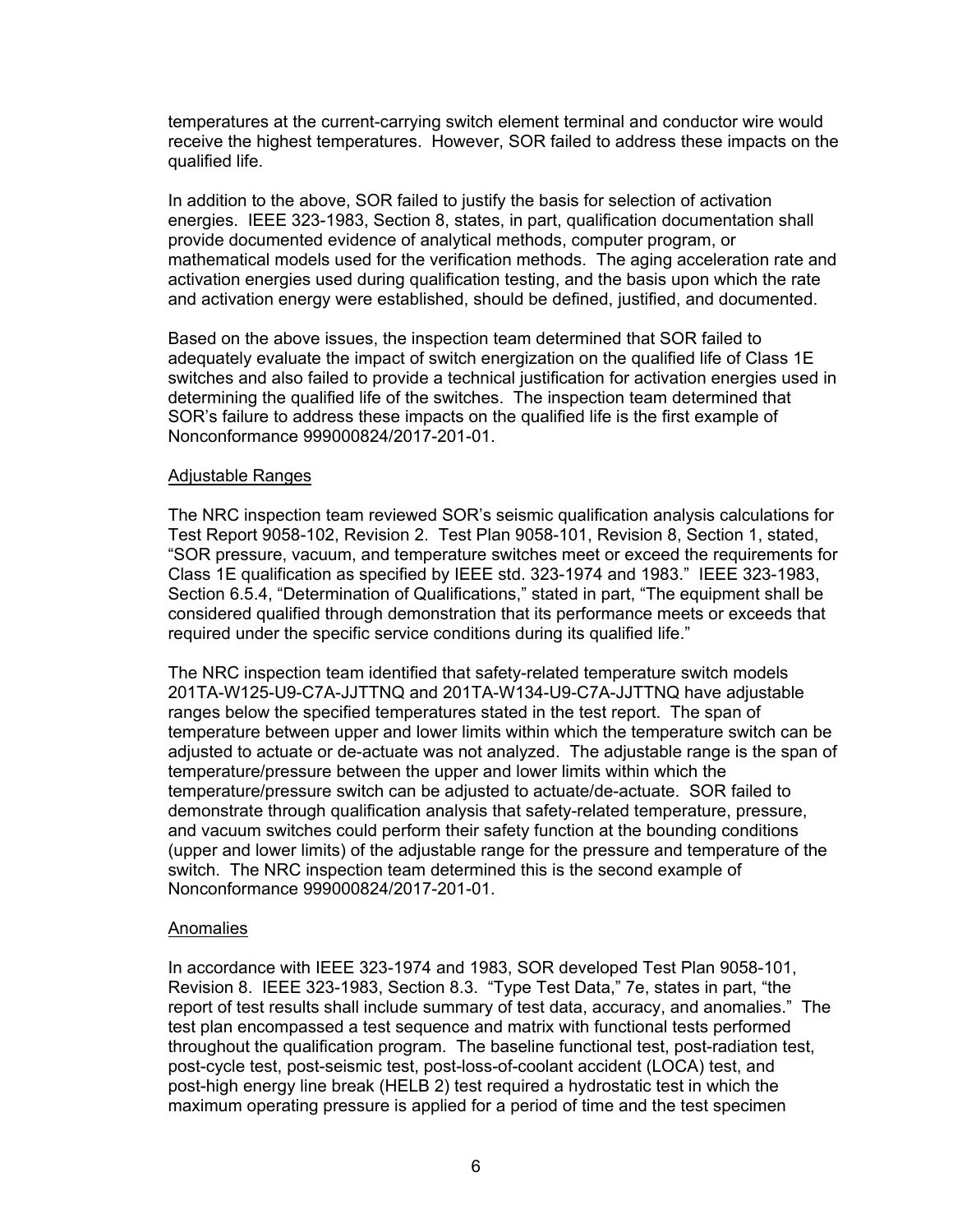monitored for leakage. In addition, the functional test required test personnel to record switch operability according to a specified accuracy and contact resistance. Test Plan 9058-101, Revision 8, Section 1, states, SOR pressure, vacuum, and temperature switches meet or exceed the requirements for Class 1E qualification as specified by IEEE std. 323-1974 and 1983.

During the surveillance performed by Tennessee Valley Authority for SOR, their personnel observed leaks during the hydrostatic test for the 9RT-B45-U8-C2A-JJTTNQ pressure switch. During the testing, the 9RT-B45-U8-C2A-JJTTNQ pressure switch had to retain a maximum operating pressure of 2500 psi for a period of 10 minutes without leakage. The test was incapable of retaining 2500 psi for 10 minutes without a pressure drop. In discussions with SOR engineering personnel, SOR determined the leakage was not indicative of a failure, but rather how the source pressure was applied in the test apparatus. The NRC inspection team noted the leakage could also be attributed to a non-catastrophic failure of the switch, which could lead to the switch not performing its intended safety function. SOR engineering personnel expressed to the inspection team the test was susceptible to such factors as in-trapped air bubbles, changes in temperature, and minute changes in volume due to quick-connect fittings and seals. SOR did not determine the cause of the leakage or isolate the failure to the test fixture, but they did implement corrective actions to fix the hydrostatic test fixture. The NRC inspection team found that SOR failed to document what was performed to fix the test apparatus. In addition, SOR failed to provide objective evidence of demonstrating acceptability in the subsequent test.

As a second example, SOR failed to document how pressure and temperature switch anomalies met test qualification requirements established in baseline functional tests for switch operability and contact resistance. Test Report 9058-102, Revision 2, Section 6.1.0 states, "SOR Test Plan 9058-101 require that all test specimens be subject to a switch operability test." Switch operability criteria consisted of setpoint, dead band and repeatability. Test Report 9058-102, Revision 2, Section 6.1.2, states specimen insulation resistance will be compared to the specified manufacturing requirement of 100MΩ. The switch models, with operability anomalies, are listed in the document section of this report along with the test anomaly occurred. The NRC inspection team observed the insulation resistance during the post-HELB 1 and 2 test significantly declined. The insulation resistance of switch 9RT-B45-U8-C2A-JJTTNQ was originally in excess of 100MΩ during the baseline functional test, but declined to 1MΩ following the HELB 1 test and 5MΩ following the HELB 2 test. All switches passed the dielectric final test except the 9RT-B45-U8-C2A-JJTTNQ pressure switch, which experienced a current leakage at 900 VAC. Test Plan 9058-101, Revision 8, Section 5, states, "At the conclusion of the qualification program check dielectric strength by slowly increasing the voltage until the leakage light comes on or until 1500 VAC is attained." SOR failed to evaluate the impacts of insulation resistance and dielectric strength anomalies on switch qualification." These issues are documented in CAR 972.

Lastly, the NRC inspection team identified SOR pressure switch 9RT-B45-U8-C2A-JJTTNQ (S/N 92-6-7039) was damaged prior to being seismically tested. The cause of the damage was never documented in the qualification report. It was not clear to the NRC inspection team as to how the switch was damaged or if the damage could affect the switch's ability to perform its intended safety function. The failure of SOR to document how test anomalies affected the qualification of safety-related switches is the third example of Nonconformance 99900824/2017-201-01.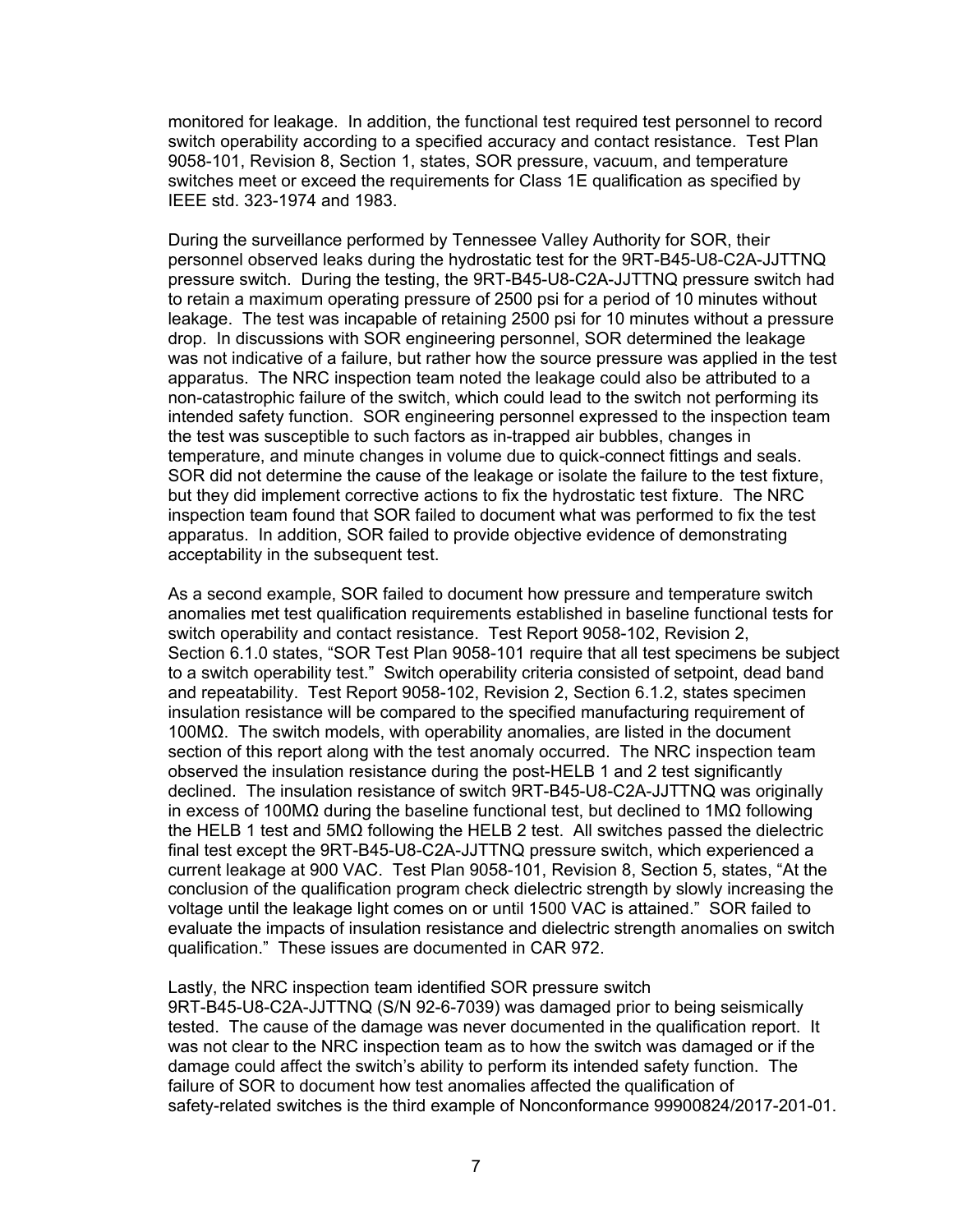# c. Conclusion

The NRC inspection team concluded that SOR did not adequately implement their procedure for design control in accordance with the regulatory requirements of Criterion III "Design Control," of Appendix B to 10 CFR Part 50, as demonstrated by SOR's failure to include suitable qualification testing of a prototype unit under the most adverse design conditions to verify the adequacy of the design of safety-related switches. The NRC inspection team issued Nonconformance 999000824/2017-201-01 for SOR's failure to: (1) appropriately consider aging factors that could impact qualified life; (2) demonstrate that switches could perform their safety function at the bounding conditions of their adjustable range; and, (3) evaluate anomalies that occurred during qualification testing to determine if the anomalies could invalidate the qualification.

# 3. Design Control and Dedication of Safety-Related Switches

# a. Inspection Scope

The NRC inspection team reviewed SOR's policies and implementing procedures for the design, commercial grade dedication (CGD), inspection, qualification, and testing of safety-related switches to verify compliance with the regulatory requirements of Appendix B to 10 CFR Part 50. The NRC inspection team reviewed CGD of parts used to assemble safety-related switches and inspections performed after SOR manufactured parts to ensure design requirements were met. Additionally, the NRC inspection team reviewed qualification reports and testing activities necessary to verify that safety-related switches met the technical and quality requirements established by the specifications identified in their customers' POs. Specifically, the inspectors reviewed the POs, qualification reports, incoming inspections, acceptance tests, measuring and test equipment (M&TE) records, applicable standards, and certificates of compliance of safety-related switch orders.

The safety-related switch packages related to the following POs were reviewed:

- Pressure switch 6N6-W3-U8C1A-JJTTNQ for TVA PO 3081088, dated June 28, 2017,
- Differential pressure switch 141N6-W4-M9-C1A-JJTTNQ for PSEG PO 4500981733, dated July 13, 2017, and
- Differential pressure switch 141N6-WX47-MX-C1A-JJTTNQ for Exelon PO 00497639.

The NRC inspection team also observed a portion of the temperature influence test and assembly of three pressure switches (Part No. 9N6-B5-U1-C1A-JJTNQ). The team verified M&TE used for the assembly and testing was calibrated appropriately. In addition, the NRC team observed the quality inspection performed after manufacturing of 141 Lo Side ports (Part No. 8923469 – Work Order 1194210).

The documents reviewed by the inspectors are included in the attachment to this inspection report.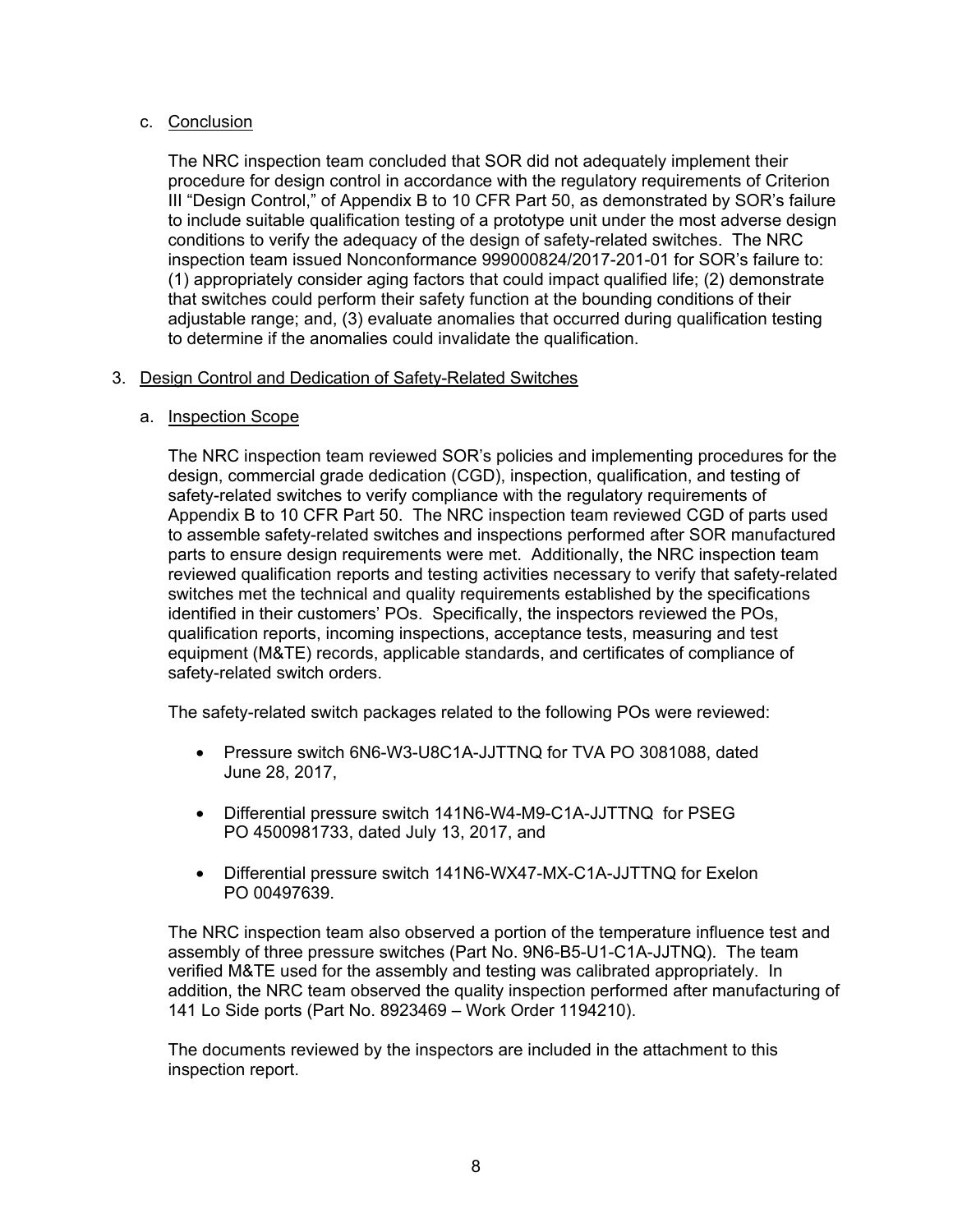## b. Observations and Findings

Exelon PO 00497639 requested that SOR provide a 141N6 series differential pressure switch, environmentally and seismically qualified in accordance with Qualification Report 9058-112, Revision 3. The standard configuration of the switch Exelon ordered included a u-cup seal above and below the diaphragm. Exelon requested that the switch use O-rings in place of the u-cup configuration. SOR supplied a pressure switch to Exelon (LaSalle) with the O-ring configuration as requested and a certificate of conformance stating the switch was environmentally and seismically qualified in accordance a Qualification Report 9058-112, Revision 3. Procedure 8520-059, "Procedure for Processing Nuclear Orders," Revision 17, Step 6.14, stated that "authorized quality assurance personnel review all documentation to ensure that it is complete and approves the certificate of conformance and inspection." During the review of this package, the NRC inspection team identified that Qualification Report 9058-112, Revision 3, provided conflicting information to the certificate of conformance and itself. Specially, the qualification report stated the switch configuration ordered by Exelon was not analyzed (O-ring in place of the u-cup). In addition, the report summary stated the switches qualified in accordance with this report are qualified for 20 years and 30 MRad. However, Table 1 of Appendix A to this report states that the qualified life is 10 years and 15MRad for the switch with the most similar configuration to the pressure switch supplied to Exelon. SOR's failure to assure that applicable requirements which are necessary to assure adequate quality are suitably included or referenced in the documents for procurement resulted in Nonconformance 999000824/2017-201-02.

## c. Conclusion

The NRC inspection team concluded that SOR has not implemented their procedure for processing nuclear orders in accordance with the regulatory requirements of Criterion IV "Procurement Document Control," of Appendix B to 10 CFR Part 50. The NRC inspection team issued Nonconformance 999000824/2017-201-02 for SOR's failure to assure qualification requirements, which are necessary to verify that a safety-related switch could meet its intended safety function under the most adverse design conditions, were suitably included or referenced in procurement documents.

# Oversight of Contracted Activities and Internal Audits

#### a. Inspection Scope

The NRC inspection team reviewed SOR's policies and implementing procedures that govern the implementation of its control of purchased material, equipment, and services program to verify compliance with the requirements of requirements in Criterion VII, "Control of Purchased Material, Equipment, and Services," and Criterion XVIII, "Audits," of Appendix B to 10 CFR Part 50. The NRC inspection team also discussed the oversight of contracted activities and with SOR's management and technical staff.

The documents reviewed by the inspectors are included in the attachment to this inspection report.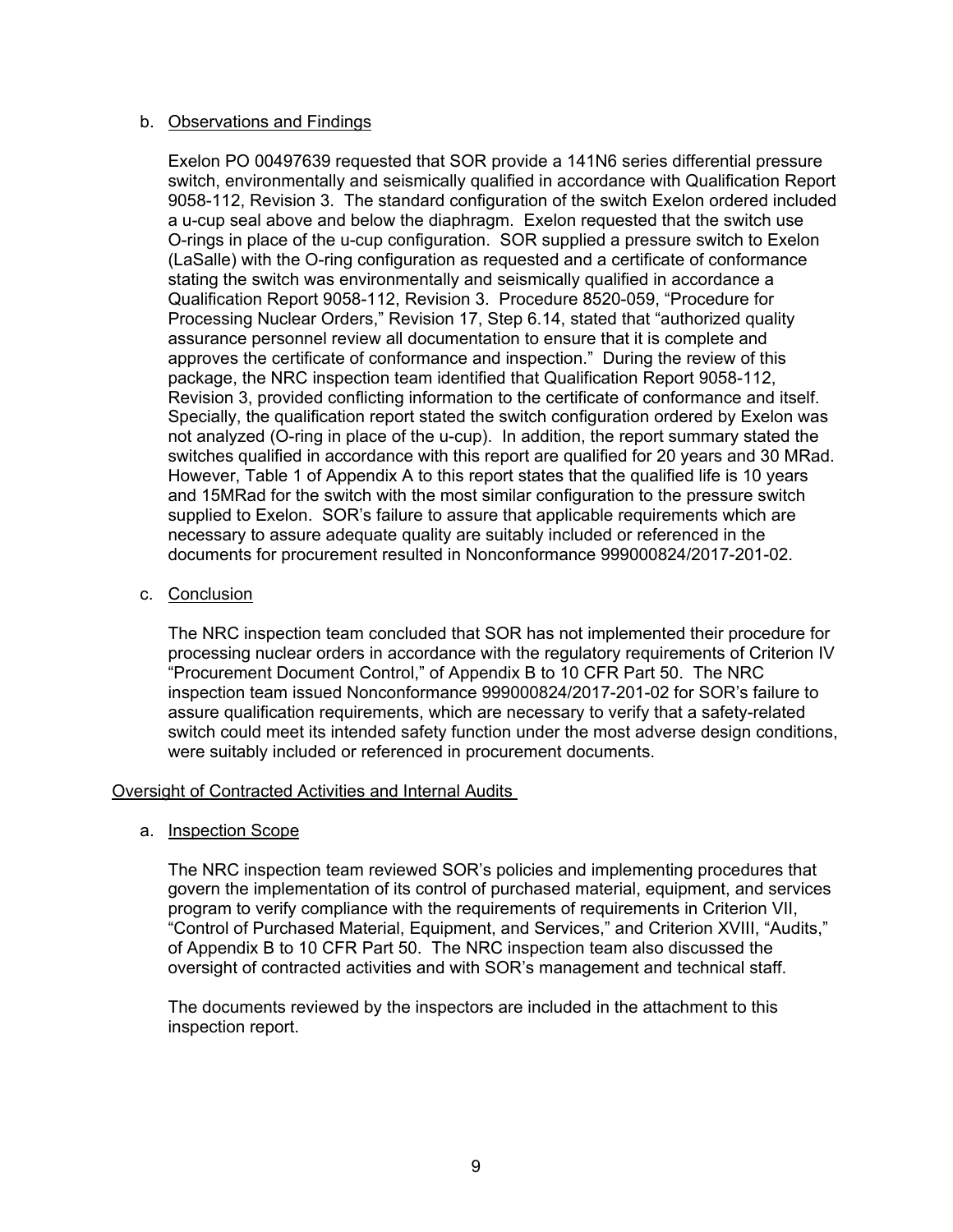## b. Observations and Findings

No findings of significance were identified.

## c. Conclusion

The NRC inspection team concluded that SOR has established its oversight of contracted activities in accordance with the regulatory requirements of Criterion VII, "Control of Purchased Material, Equipment, and Services," and Criterion XVIII, "Audits," of Appendix B to 10 CFR Part 50. Based on the limited sample of documents reviewed and interviews conducted, the NRC inspection team also determined that SOR is adequately implementing its policies and procedures associated with its oversight of contracted activities. No findings of significance were identified.

## 4. Control of Measuring and Test Equipment

## a. Inspection Scope

The NRC inspection team reviewed SOR's policies and implementing procedures that govern the measuring and testing equipment (M&TE) program to verify compliance with the requirements of Criterion XII, "Control of Measuring and Test Equipment," of Appendix B to 10 CFR Part 50. For a sample of M&TE, the NRC inspection team verified that the M&TE had been calibrated, adjusted, and maintained at prescribed intervals prior to use. The NRC inspection team verified M&TE was calibrated appropriately to the range of operation for each described activity using procedures traceable to known industry standards. The NRC inspection team also verified the implementation of M&TE control through direct observation of SOR activities. The NRC inspection team discussed the M&TE program with SOR's management and technical staff.

The documents reviewed by the inspectors are included in the attachment to this inspection report.

#### b. Observations and Findings

No findings of significance were identified.

c. Conclusion

The NRC inspection team concluded that SOR has established its M&TE program in accordance with the regulatory requirements of Criterion XII of Appendix B to 10 CFR Part 50. Based on the limited sample of documents reviewed, the NRC inspection team also determined that SOR is implementing its policies and procedures associated with the M&TE program. No findings of significance were identified.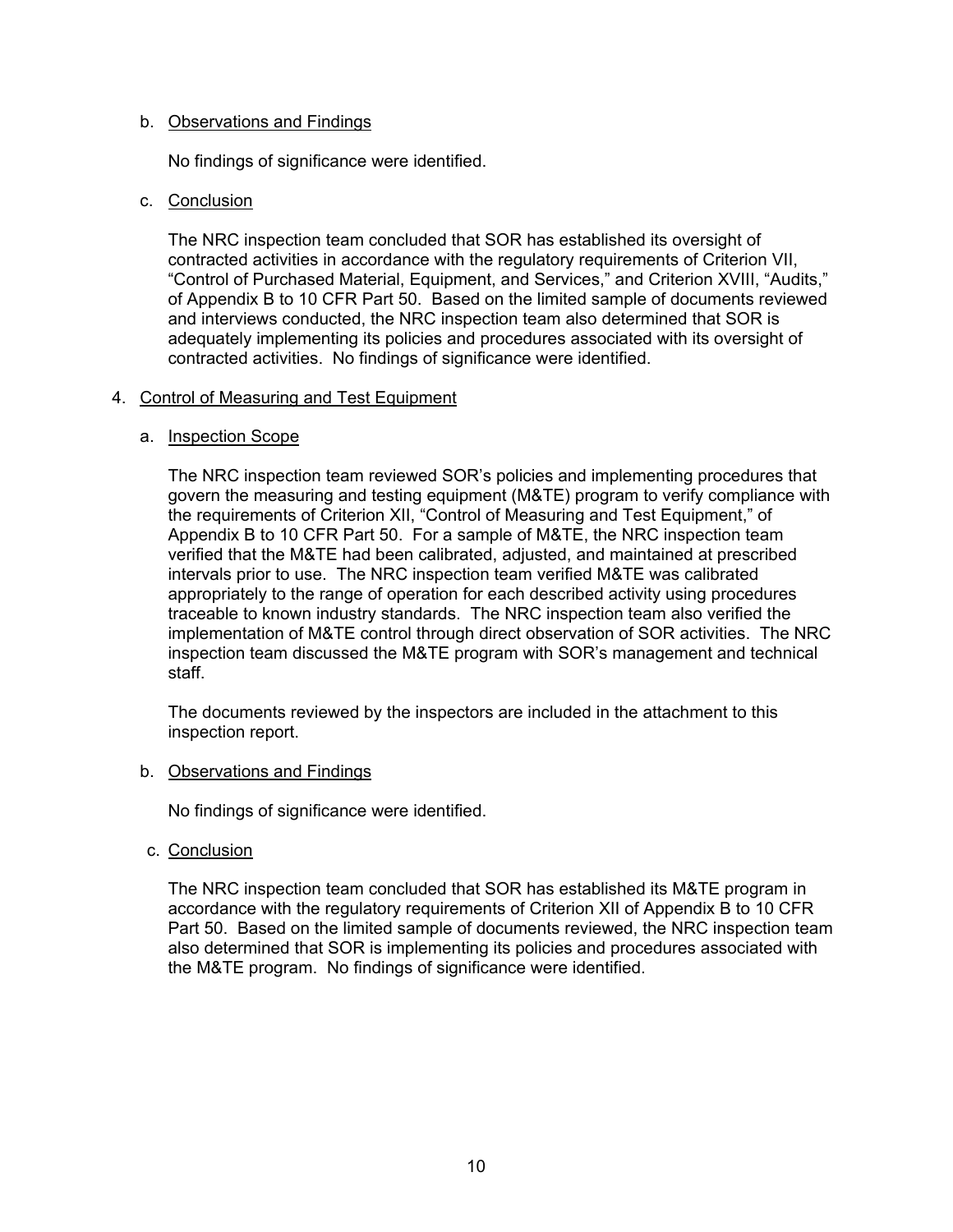## 5. Nonconforming Materials, Parts, or Components and Corrective Action

## a. Inspection Scope

The NRC inspection team reviewed SOR's policies and implementing procedures that govern the control of nonconformances and corrective actions to verify compliance with the requirements of Criterion XV, "Nonconforming Materials, Parts, or Components," and Criterion XVI, "Corrective Action," of Appendix B to 10 CFR Part 50.

The NRC inspection team performed a walk-down of SOR's fabrication and receiving storage areas to verify that nonconforming items were properly identified, marked, and segregated, when practical, to ensure that they were not re-introduced into the production processes. Additionally the NRC inspection team reviewed a sample of SOR's non-conformance reports and corrective action reports (CARs) to verify that: (1) nonconforming items were dispositioned in accordance with procedures; (2) technical justification were documented as appropriate for dispositions; and (3) nonconforming items were evaluated for 10 CFR Part 21 applicability, as appropriate.

The NRC inspection team also discussed the nonconformance and corrective action programs with SOR's management and technical staff.

The documents reviewed by the inspectors are included in the attachment to this inspection report.

#### b. Observations and Findings

No findings of significance were identified.

c. Conclusion

The NRC inspection team concluded that SOR has established its nonconformance and corrective action programs in accordance with the regulatory requirements of Criterion XV, "Nonconforming Materials, Parts, or Components," and Criterion XVI, "Corrective Action," of Appendix B to 10 CFR Part 50. Based on the limited sample of documents reviewed and interviews conducted, the NRC inspection team also determined that SOR is adequately implementing its policies and procedures associated with its nonconformance and corrective action programs. No findings of significance were identified.

#### 6. Entrance and Exit Meetings

On October 16, 2017, the NRC inspection team discussed the scope of the inspection with Melanie Dirks, Quality Assurance Manager and other members of SOR's management and technical staff. On October 20, 2017, the NRC inspection team presented the inspection results and observations during an exit meeting with Melanie Dirks, and other members of SOR's management and technical staff. The attachment to this report lists the attendees of the entrance and exit meetings, as well as those individuals whom the NRC inspection team interviewed.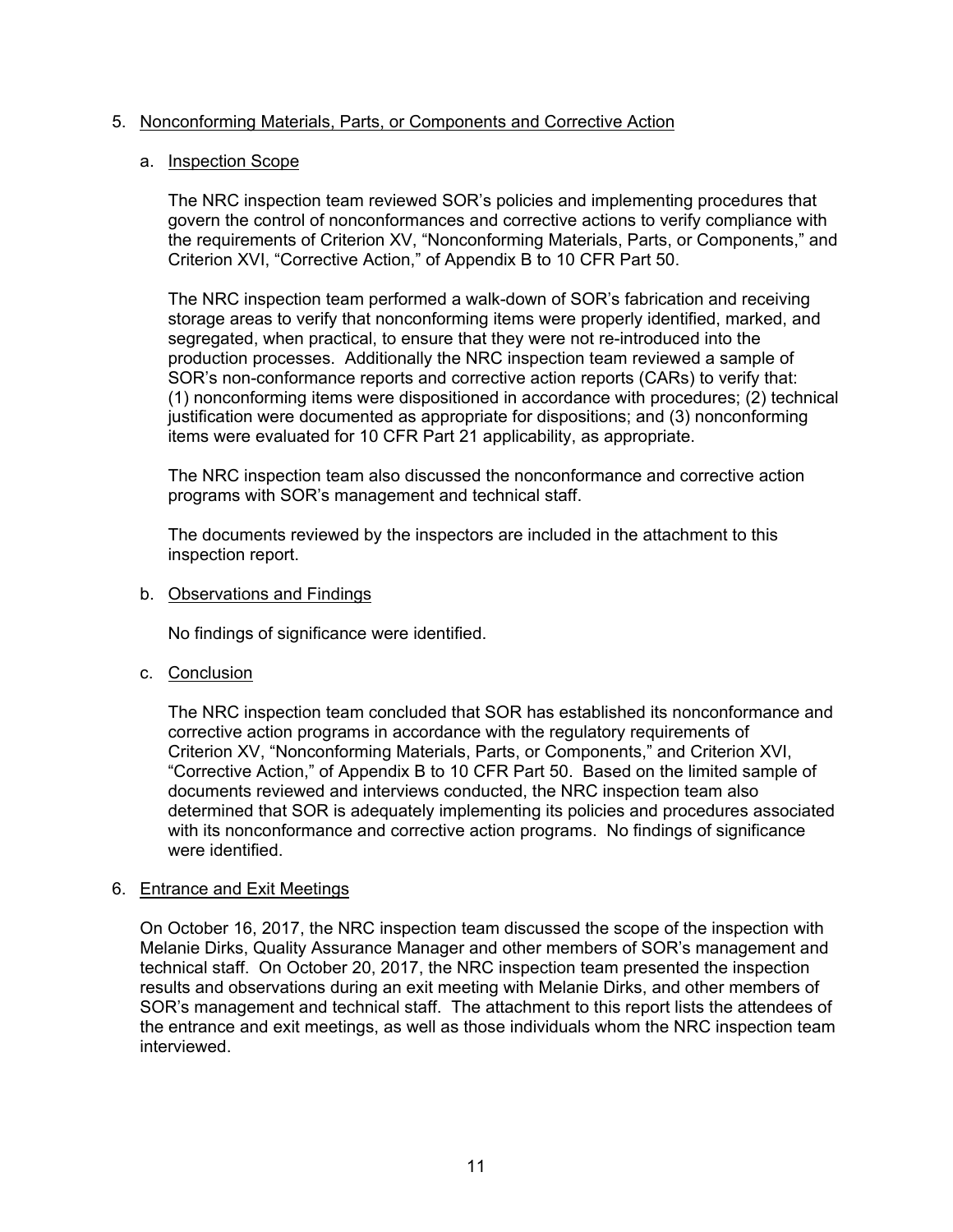# **ATTACHMENT**

# 1. ENTRANCE/EXIT MEETING ATTENDEES

| <b>Name</b>            | <b>Title</b>                       | <b>Affiliation</b> | <b>Entrance</b> | <b>Exit</b> | <b>Interviewed</b> |
|------------------------|------------------------------------|--------------------|-----------------|-------------|--------------------|
| Aaron Armstrong        | <b>Inspection Team Leader</b>      | <b>NRC</b>         | $\sf X$         | X           |                    |
| <b>Stacy Smith</b>     | <b>Inspection Team</b>             | <b>NRC</b>         | X               | X           |                    |
| <b>Nick Savwoir</b>    | <b>Inspection Team</b>             | <b>NRC</b>         | X               | X           |                    |
| Khalid Al Naqbi        | <b>FANR Observer</b>               | <b>NRC</b>         | X               | X           |                    |
| <b>Terry Jackson</b>   | <b>NRC Branch Chief</b>            | <b>NRC</b>         |                 | X           |                    |
| <b>Charles Lautner</b> | <b>Customer Service</b><br>Manager | <b>SOR</b>         | X               | X           |                    |
| <b>Bill Pence</b>      | Dir. Supply Chain                  | <b>SOR</b>         | $\sf X$         | X           |                    |
| Nelda Hutcheson        | <b>SR Manuf. Coordinator</b>       | <b>SOR</b>         | X               | X           |                    |
| <b>Mike Waters</b>     | <b>President and CEO</b>           | <b>SOR</b>         | X               | X           |                    |
| <b>Linda Coutts</b>    | Project Quotation Rep.             | <b>SOR</b>         | X               | X           |                    |
| Mike Bequette          | <b>VP Engineering</b>              | <b>SOR</b>         | X               | X           |                    |
| Glenn Radmacher        | <b>Quality Engineer</b>            | <b>SOR</b>         | X               | X           | X                  |
| <b>Reba Matlock</b>    | QT SCP Admin                       | <b>SOR</b>         | X               | X           |                    |
| Joe Modig              | Engineer                           | <b>SOR</b>         | X               | X           | X                  |
| <b>Bert Benton</b>     | C.0.0                              | <b>SOR</b>         | X               | X           |                    |
| Kasee Zaerr            | Senior Buyer                       | <b>SOR</b>         | X               | X           |                    |
| Lance McCallen         | Manuf. Supervisor                  | <b>SOR</b>         | X               | X           |                    |
| <b>Melanie Dirks</b>   | <b>Quality Manager</b>             | <b>SOR</b>         | $\chi$          | $\chi$      | X                  |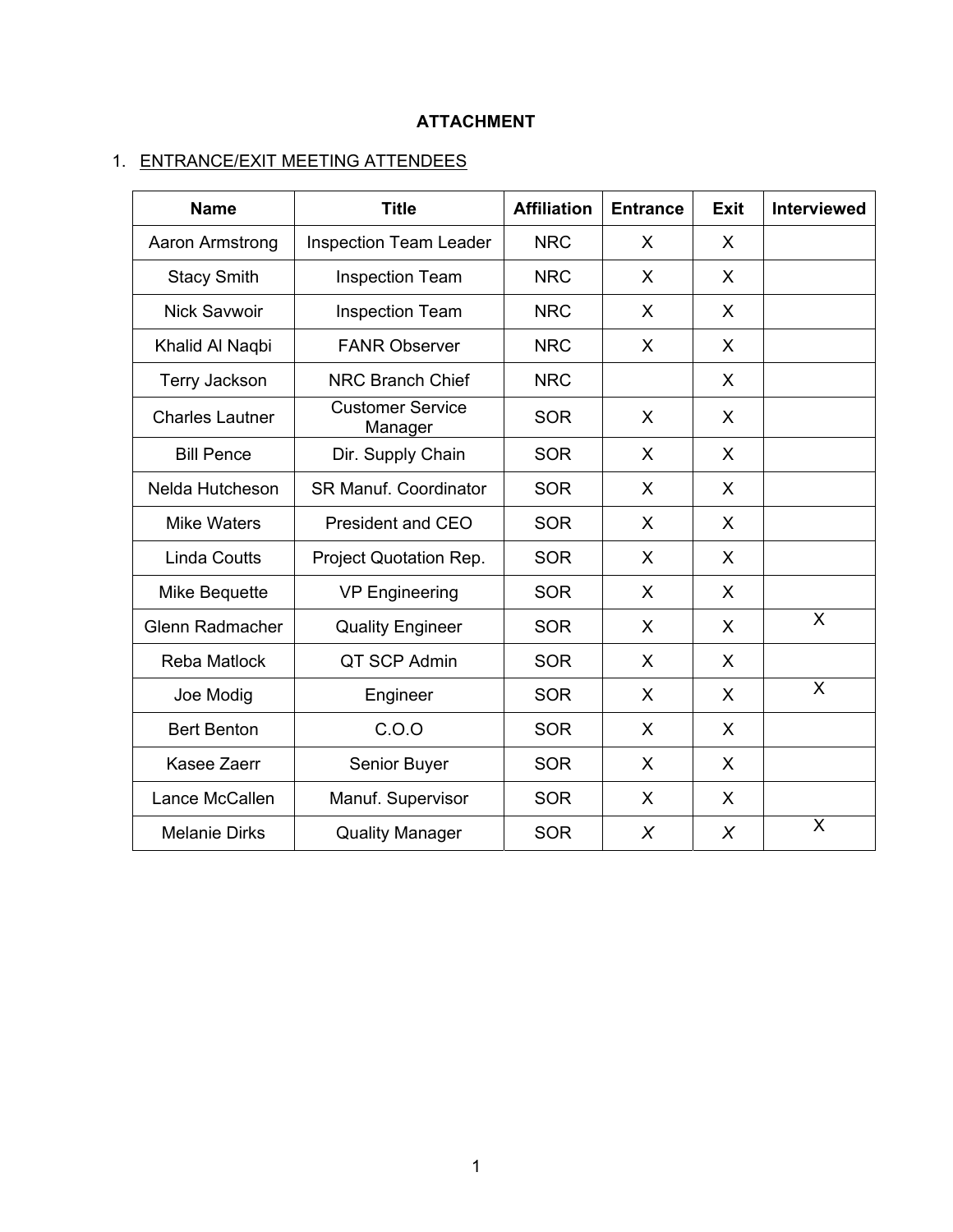# 2. INSPECTION PROCEDURES USED

- Inspection Procedure (IP) 36100, "Inspection of 10 CFR Part 21 and Programs for Reporting Defects and Noncompliance," dated February 13, 2012.
- IP 43002, "Routine Inspections of Nuclear Vendors," dated October 25, 2011.
- IP 43004, "Inspection of Commercial-Grade Dedication Programs," dated October 25, 2011.

# 3. LIST OF ITEMS OPENED

| <b>Item Number</b>   | <b>Status</b> | Type       | <b>Description</b>  |
|----------------------|---------------|------------|---------------------|
| 99900824/2017-201-01 | Open          | <b>NON</b> | Criterion III       |
| 99900824/2017-201-02 | Open          | <b>NON</b> | <b>Criterion IV</b> |

# 4. DOCUMENTS REVIEWED

# Measurement and Test Equipment

- 094-070, "Torque wrench calibration procedure", Revision 5.
- 8215-340, "Insulation resistance test procedure", Revision 5.
- 8215-476, "Housing Pressure Test Procedure", Revision 5.
- 7418-100,"Calibration for Measuring and test equipment", Revision 22.
- 7418-002,"Calibration Certificate", October 10, 2017.
- 7741-038,"Calibration Certificate", September 22, 2017.
- 17-B2S8P-60-1, "Torque Tester Calibration", Revision 0, June 23, 2017.
- 13206,"Calibration Certificate", February 8, 2017.
- 90166297,"Certificate of Calibration," June 14, 2017.
- 90165025,"Certificate of Calibration," December 20 2017.
- 90158206,"Certificate of Calibration", July 21, 2014.
- 90152233,"Certificate of Calibration", September 13, 2012.

# Part 21, Nonconformance and Corrective Action

- RMA 34072, "Evaluation of Return switch, 131N6-BX5-M9-CIA-JJTTNQ", 7-17-15.
- Part 21 Evaluation of RMA #34072
- Part 21 Evaluation of RMA #34069
- Part 21 Evaluation of RMA #34070
- RMA 33743," Return or Complaint in Nuclear Facility related, 20ITA-BB125-U9-C7A-JJTTNQ, "2-24-17.
- 094-043, "Nonconformance Report," Revision 42.
- 094-152," Nonconformance Report," Revision 7.
- 208601, "Nonconformance Report," September 14, 2016.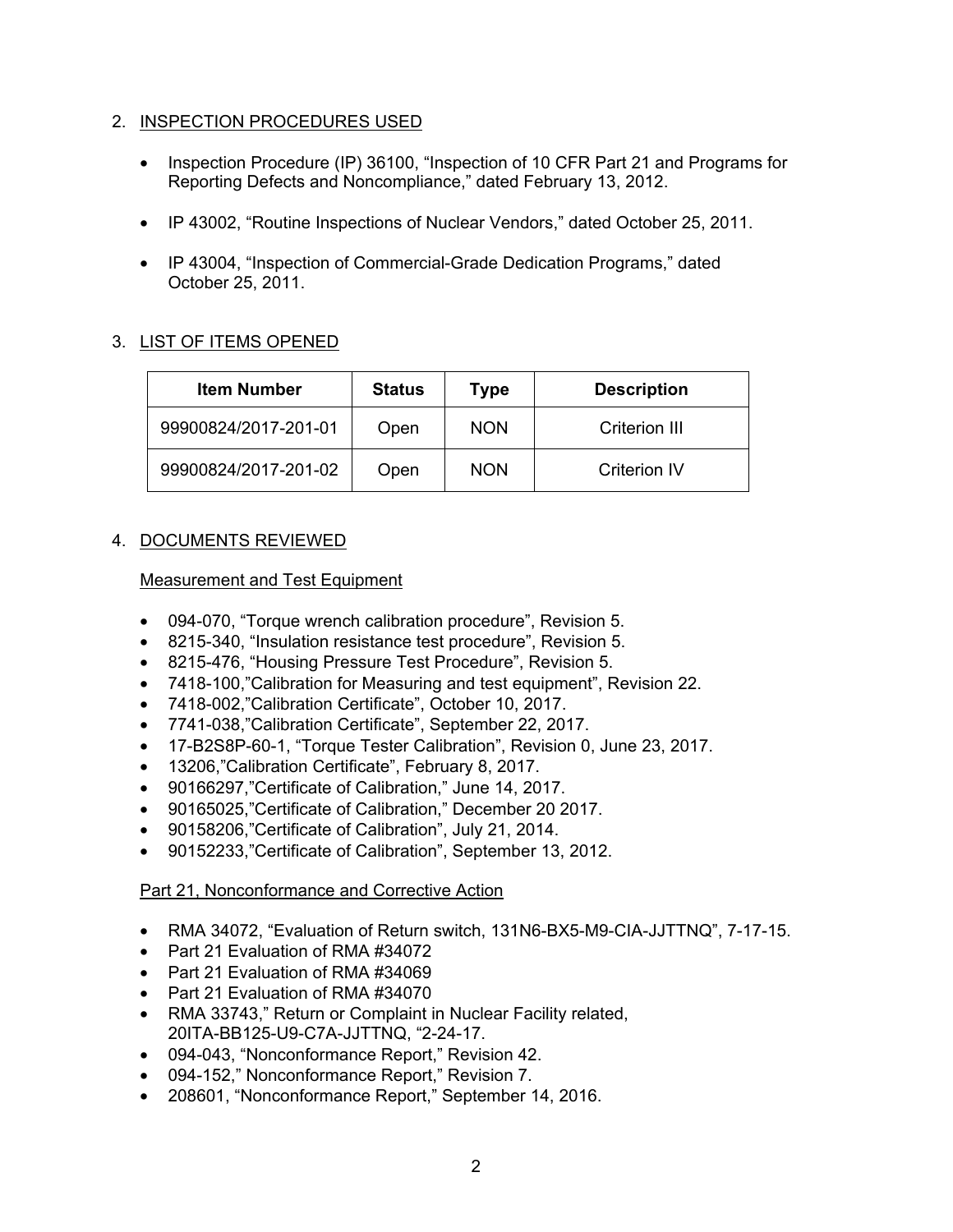- 208541, "Nonconformance Report," August 1, 2016.
- 208554, "Nonconformance Report," August 12, 2016.
- 208688, "Nonconformance Report," November 14, 2016.
- 208719, "Nonconformance Report," December 8, 2016.
- 208928, "Nonconformance Report," May 5, 2017.
- 208665, "Nonconformance Report," November 3, 2016.
- 58, "Preventive action report," November 4, 2015.
- 970, "Preventive action Report, "June 15, 2017.
- 8303-100, "Nuclear QA Manual," Revision15.
- 094-043, "Nonconformance Report Procedure," Revision 42.
- 094-152, "Corrective action report," Revision 7.

# CARs generated during inspection

- 972, Corrective action report, dated October 18, 2017
- 973, Corrective action report, dated October 19, 2017
- 974, Corrective action report, dated October 19, 2017
- 975, Corrective action report, dated October 20, 2017
- 976, Corrective action report, dated October 20, 2017

# **Procedures**

- Nuclear Procedure 8303-110, "Reporting of Potential Deviations for Defect per 10 CFR Part 21," Revision14
- Nuclear Procedure 8303-112, "Vendor Audit / Commercial Grade Survey Procedure," Revision 9
- ANSI / ASQ Z1.4-2003 (R2013), "Sampling Procedures and Tables for Inspection By Attributes," October 2013
- 094-036, "Incoming Inspection," Revision 15
- 8520-017, "Commercial Grade Dedication Procedure," Revision 10
- 095-037, "Design Control," Revision 15
- 095-022, "Engineering Change Order (ECO)," Revision 19
- Nuclear Pressure Switch Automated Test System (NPSATS 10.0), Revision 10.

# POs

- Exelon PO 00497639 for differential pressure switch 141N6-WX47-MX-C1A-JJTTNQ
- TVA PO 3081088 for pressure switch 6N6-W3-U8C1A-JJTTNQ, dated June 28, 2017
- PSEG PO 4500981733, for differential pressure switch 141N6-W4-M9-C1A-JJTTNQ, dated July 13, 2017
- NCMR 209217, dated October 17, 2017 related to the inconsistencies with leak test criteria
- PO 201033, Vendor #11399, dated July 7, 2017

# **Other**

- TA Housing Part 8215330
- TA Housing after manufacturing 8923186
- Engineering Change Request 5286, dated July 24, 2014
- Element Lab Report PO 172618, dated November 13, 2015